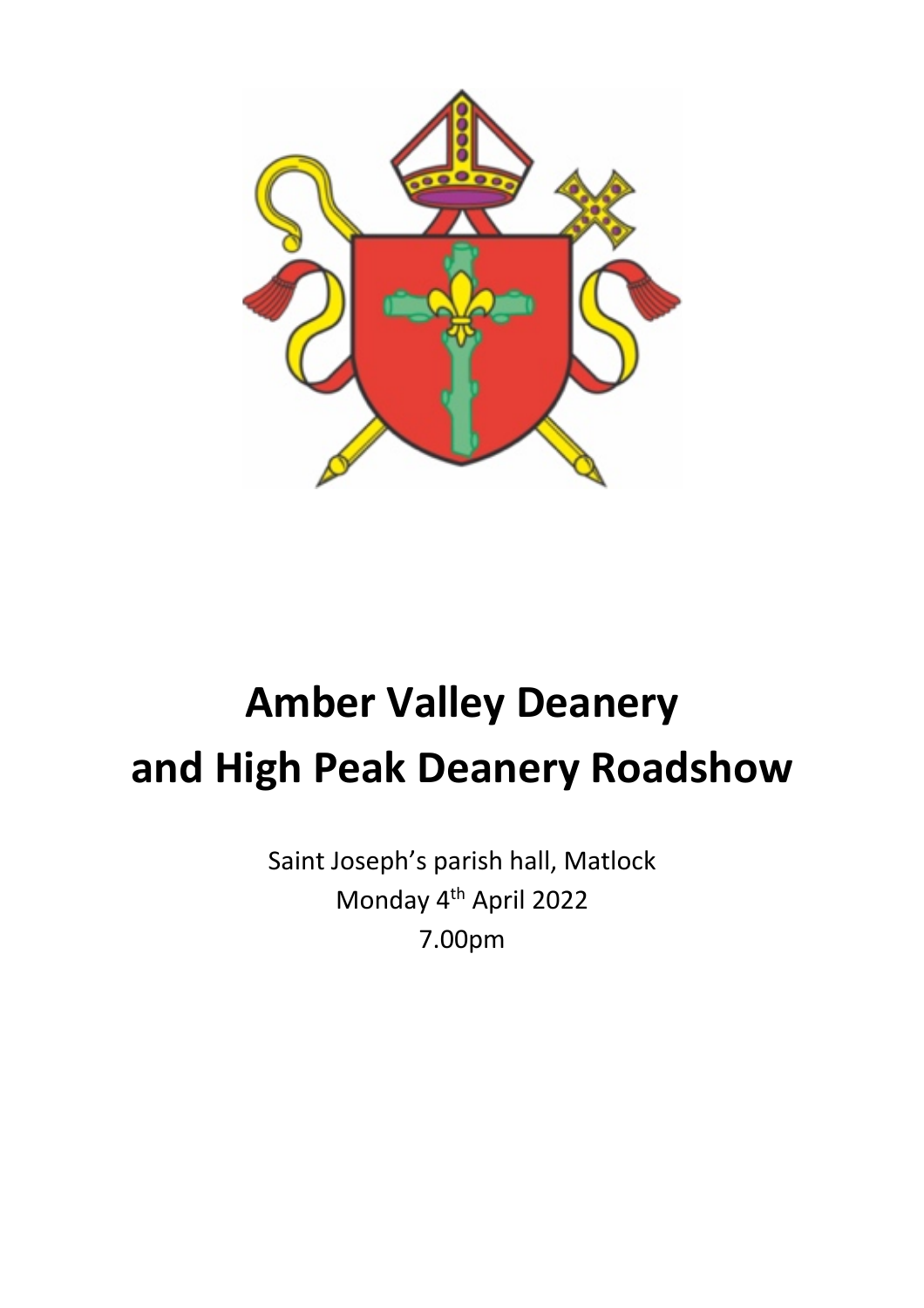Canon Don Bowdren, Dean of High Peak Deanery, opened the evening, welcoming all present from all the parishes of the two deaneries, and especially Bishop Patrick and those who would lead the sessions. He then led those gathered in prayer, invoking the Holy Spirit, and with the Prayer of the Synod.

Clare McKenzie, from Lincoln, welcomed everyone to the meeting and then outlined the purposes of the evening, setting the scene for the meeting:

- Explanation difficult decisions have been made, different avenues have been explored;
- Exploration these explanations have been given how can we make these work?
- Expectation what will happen next, how will we make this happen, what are the next steps?

Clare also indicated that although questions raised might not be answered tonight, everything raised would be recorded, and time would be given after the formal part of the evening for individual questions to be raised. She also mentioned that photographs would be taken and used in diocesan social media; anyone not wishing to be included should indicate.

Bishop Patrick then outlined the current situation in our diocese with reference to statistics:

- In 1985
	- o Mass attendance in our diocese was 50,391;
	- o we had 145 active priests;
	- o we had 158 churches in which Sunday Mass was celebrated;
	- $\circ$  we had 24 students for the priesthood in major seminary, 2 in pre-seminary and 8 in junior seminary.
- In 2015
	- o Mass attendance was 29,848 (a reduction of 41%);
	- o we had 92 active priests (a reduction of 37%);
	- $\circ$  we had 156 churches in which Sunday Mass was celebrated (a reduction of just 1%);
	- $\circ$  we had 8 students in major seminary, 1 in pre-seminary, and 13 training for the permanent diaconate which has proved to be a very helpful ministry across the diocese.

So over that period of 30 years this diocese experienced an average 39% reduction in both priests and parishioners; but only a 1% reduction in the number of churches. That's the position, pre-covid. Let's now take a look statistically at the impact covid has had on our diocese.

- In 2021
	- o Mass attendance last October was 17,468 (a reduction of 65% since 1985);
	- o we had 85 active priests (a reduction of 41% from 1985);
	- $\circ$  we had 140 churches in which Sunday Mass was celebrated (a reduction of 11% since 1985);
	- $\circ$  we had 1 student in major seminary, 1 in pre-seminary (a reduction of 94% since 1985);
	- $\circ$  and 7 training for the permanent diaconate (a reduction of 47% since 2015).

The covid pandemic has fast-forwarded the decline in our diocesan statistics, but the number of churches hasn't declined in the way the numbers of parishioners and priests have. We can't continue in this vein of having so many buildings which are used for only a short period of time each week. In some cases we'll have to take the painful decision to close some churches, and we are all, bishop and people, aware of the pain of these decisions. What we keep has to best serve Christ's mission in our diocese. We are all part of Christ's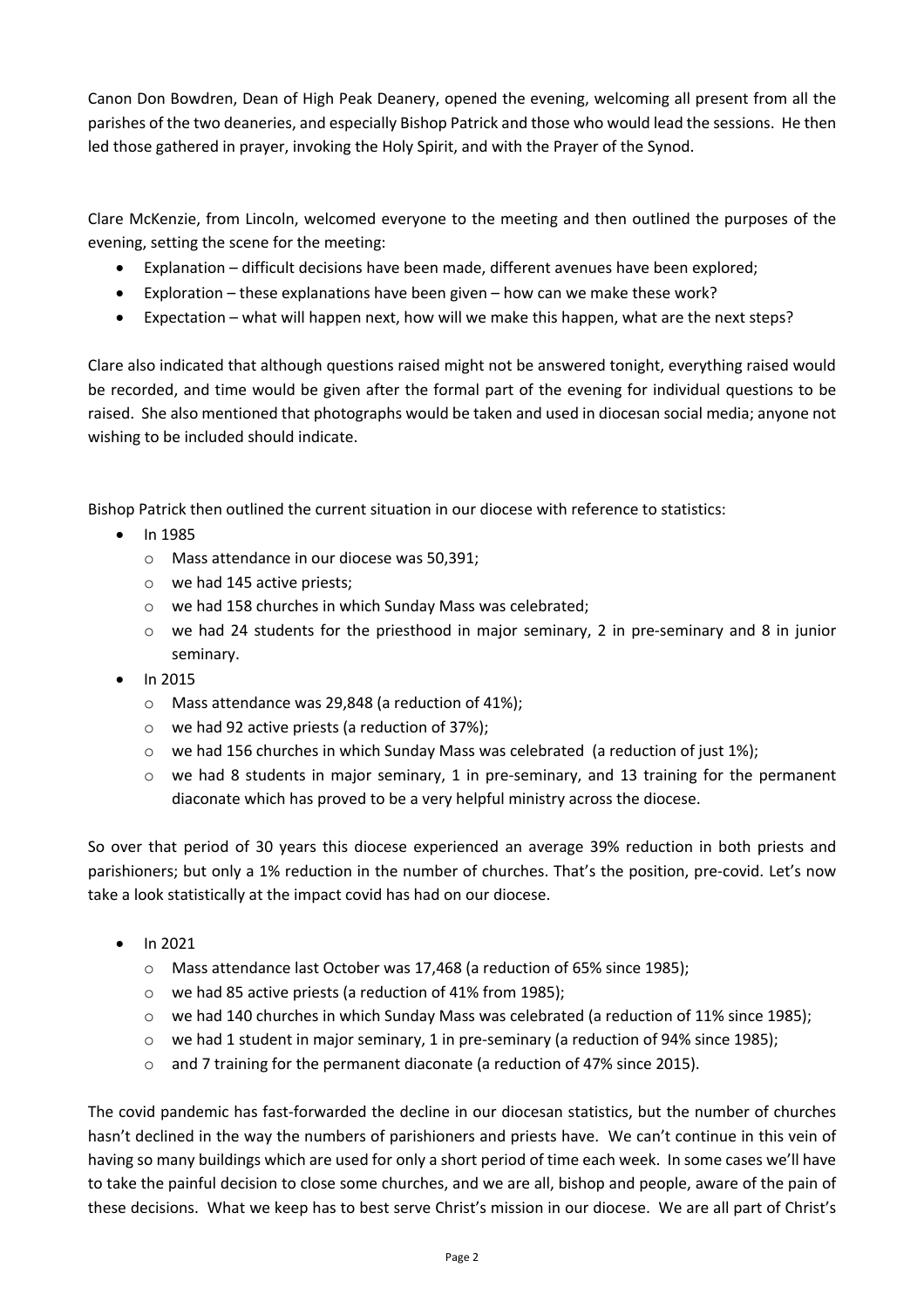Church, and Christ will always lead us forward. For our part we must continue our reorganisation of deaneries, to be better equipped in Christ's mission. After a two-year covid period we now have to move forward again.

The average age of priests in our diocese is 63 years. Priests are feeling the increasing administrative burden, which doesn't present a good picture for the future. A clear roadmap has been asked for, and one which shows us all the way forward, giving a way forward in co-responsibility between clergy and laity.

There are green shoots, such as young men expressing a desire to consider priesthood, but this can take a couple of years of discernment, and then some (maybe seven) years in formation. Our schools have 30,000 pupils and students in them, embracing the three pastoral themes in the diocese: encounter, discipleship, and missionary discipleship. Young people, helped by the growing number of chapels and lay chaplains in our schools, need to be channelled into the future of our Church.

The laity in our diocese have many gifts and talents, but these aren't always brought into the best service for Christ's mission. The curia is working to assist the laity, as are the worldwide organisation Divine Renovation, transforming from maintenance to mission mode. This helps us to embrace the three pastoral priorities in our diocese: to help children and young people to encounter God's love and to become active disciples of Christ Jesus in the life and mission of the Church; to offer support and formation to parishioners to enable them to be confident agents of missionary discipleship, both within their parish and wider society; and thirdly, ongoing support for our clergy to free them up to be pastors, leaders and enablers of mission.

Will this discussion tonight lead to anything? Yes. There is a pledge tonight to make decisions which will help to make disciples in the Church of the future. It won't be easy, but we can all help to transform out diocese.

## **Feedback from the room**

- In some parishes there has been consultation etc, but in other places not enough time has been given to discuss these sorts of proposals. Financially, too, there are more questions to be asked.
- There is a feeling that seeds are being planted in one part of the deaneries, and links are being made through the schools. Are the parents receiving the same message as children? More can be done for parents, such as the Sycamore Course, through the schools. This is another sign of green shoots!
- Volunteers are being recruited in some parishes, but aren't necessarily known to everyone in the parish. Numerous Masses in a single parish can result in divisions between the worshipping communities (per Mass) in the parish.
- In 1985 there were hardly any parish pastoral councils, finance committees, and catechists, but now all three of these metrics have significantly more numbers. There are different ways of measuring 'success' or 'growth' in parish life.
- Perhaps parish pastoral councils could be given more power, since they are currently advisory.
- The green shoots seen in schools don't necessarily engage in parish life, with school headteachers and lay teachers not necessarily dovetailing with parish priests and parish pastoral councils.

Canon Eddy Jarosz, Vicar General, outlined the process so far, talking back to the Diocesan Assembly in 2003, and You Are Living Stones from 2011. In this deanery work has already been done in bringing some parishes together into new groupings. There is a desire to create outward looking communities, to reorient the expectation that there is a way of working which allows us all to be more missionary, rather than simply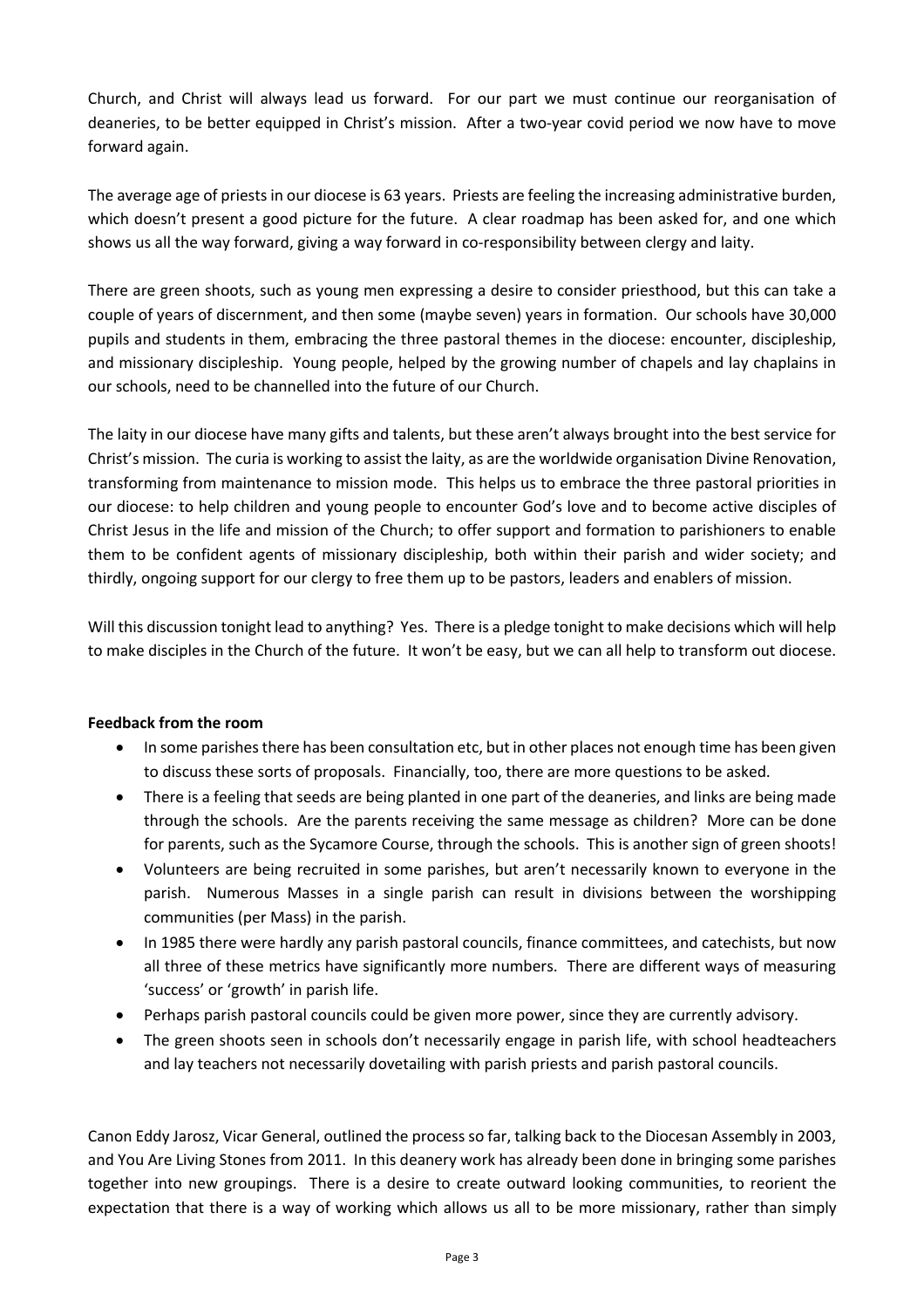maintaining what we have at the moment. The average age of clergy is going up, and there is a need to consider how the resources can best be used. Are there more imaginative ways in which some of our buildings can be used more helpfully for the local community? Can we be better placed to engage with society? Can we utilise our outreach more effectively? Can the schools be more involved in the local Catholic life? How far can there be a growth in lay-leadership?

Canon Joe Wheat, Vicar General, outlined the groupings for the two deaneries, noting that in these deaneries there were some new clusterings, as well as some which are already in existence. Quite a lot of change is anticipated, together the possible realignment of some of the parishes in Amber Valley Deanery into High Peak Deanery, and some into Derby Deanery. Overall the aim is to have fewer parishes so that these parishes will have responsibility to work within existing areas of pastoral care and mission. What other elements (such as schools) should be taken into consideration?

The clusters are likely to be: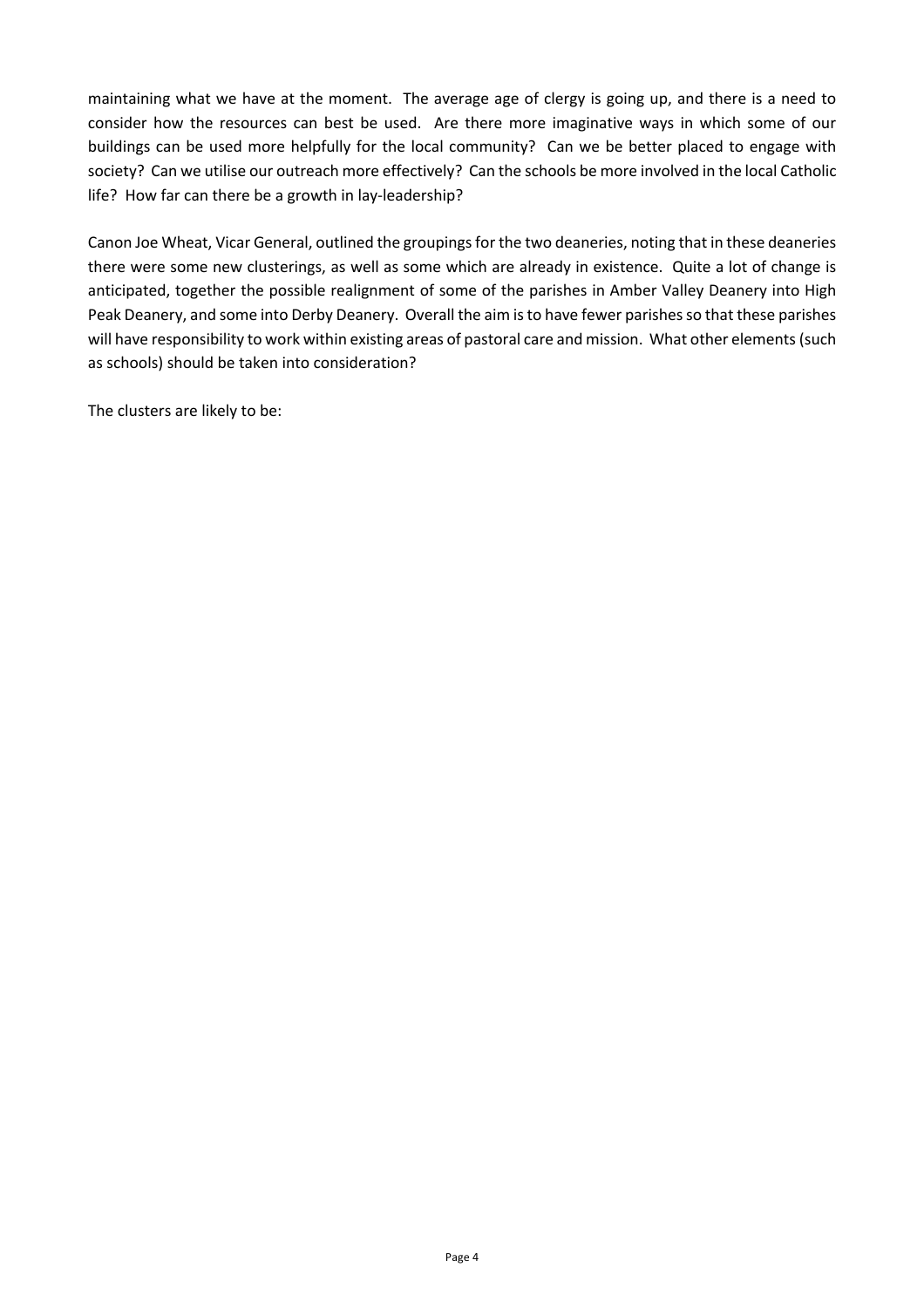# **Amber Valley Deanery**

| Parish                                                                           | Priests<br>(now /<br>future) | Deacons       | <b>Primary Schools</b> | Secondary<br><b>Schools</b> |
|----------------------------------------------------------------------------------|------------------------------|---------------|------------------------|-----------------------------|
| All Saints, Hassop<br>Our Lady and Saint Joseph, Matlock                         | $\vert$ / $\vert$            | Richard Walsh | St Joseph              |                             |
| (Saint Teresa of Lisieux, Wirksworth)                                            |                              |               |                        |                             |
| Christ the King, Alfreton with Saint<br>Patrick and Saint Bridget, Clay<br>Cross | $\vert$ / $\vert$            |               | Christ the King        |                             |
| Our Lady of Perpetual Succour, Belper<br>Saint Joseph, Ripley                    | $\vert$ / $\vert$            |               | St Elizabeth           |                             |

## **Communities**

- Franciscan Minoress Sisters, Clay Cross (2 houses)
- Presentation Sisters, Matlock (4 houses)
- Diocesan Youth Service, Crich

## **Chaplaincies**

- Babington Hospital, Belper
- Newholme Hospital, Hassop
- Ripley Hospital
- Whitworth Hospital, Matlock

# **Relocations**

• Saint Teresa of Lisieux, Wirksworth, to Ashbourne parish

## **Closures**

- English Martyrs Bakewell (already closed)
- Saint Margaret Clitherow Duffield

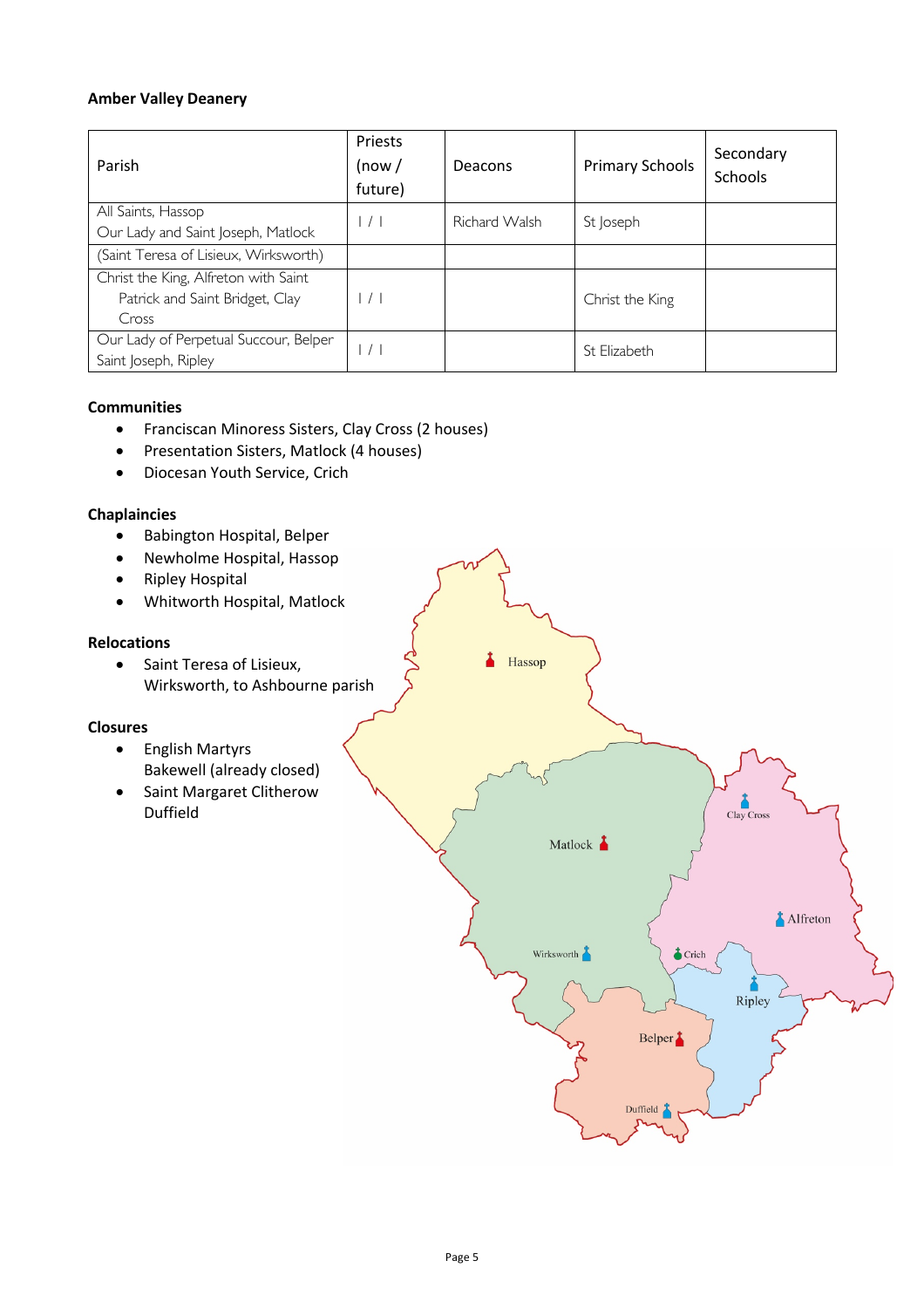# **High Peak Deanery**

| Parish                                                                                            | Priests<br>(now /<br>future) | Deacons       | <b>Primary Schools</b>                             | Secondary<br>Schools |
|---------------------------------------------------------------------------------------------------|------------------------------|---------------|----------------------------------------------------|----------------------|
| Saint Anne, Buxton<br>Saint John Fisher and Saint Thomas<br>More, Chapel-en-le-Frith              | $\vert$ / $\vert$            | Don Lavery    | St Anne                                            | St Thomas More       |
| Saint Mary, Marple Bridge, with<br>Annunciation, New Mills<br>Immaculate Conception, Charlesworth | $\left  \ \right $           |               | St Mary, Marple B<br>St Mary, New Mills            |                      |
| Saint Mary Crowned, Glossop<br>All Saints, Glossop<br>Saint Charles Borromeo, Hadfield            | 2/1                          | Owen Le Blanc | All Saints<br>St Charles<br>St Margaret<br>St Mary | St Philip Howard     |

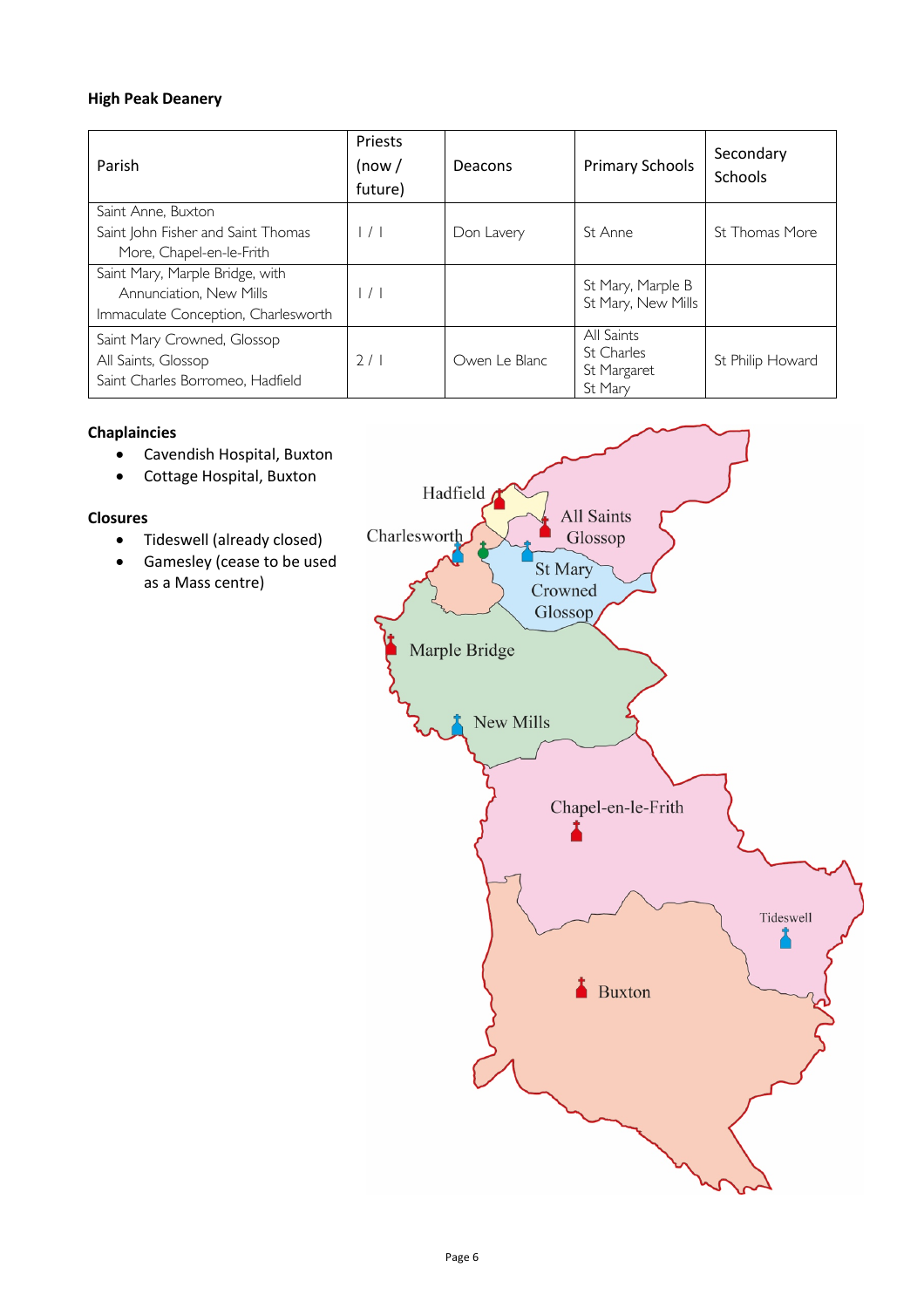## **Feedback from the room**

- There is a significant disquiet over the proposal to close the church of Saint Margaret Clitherow, Duffield. All the arguments which were presented for keeping the church open in 2014 still stand, with no justification or response to the questions originally raised in 2014 when the closure was suggested then. The facilities in Duffield are used by Belper, and without them the parish would be significantly denuded. Consultation with the laity is very important in this regard, and it hasn't been in evidence in this case.
- The linking of Chapel-en-le-Frith and Buxton has been taking place over the past couple of years, with 'meetings' happening on-line, and this has gone well. Parishioners are now recognising each other, and feel it's a good move.
- The parishioners in Hassop feel unhappy about the ways in which proposals to restructure the deaneries haven't been publicised well. Have the parishioners been consulted? They don't necessarily know each other, at least not yet.
- The suggestion of parishes combining is a canonical situation, with a single parish bank account, etc, although there is a timeline and a process for this progress.
- Time needs to be taken to discuss these changes with parishioners, both to unpick some current links and begin to establish new ones.
- Some in the room felt that the meeting tonight was part of the Synodal discussion, although this isn't strictly the case. Might it have been easier to separate the two processes? The Synod is a time for rejuvenation, but now it feels as though the restructure is about maintenance of structures. It would be a sadness not to allow the spirit of the Synod to flourish.

Canon Paul Chipchase, Episcopal Vicar for Finance and Administration, explained the role of the diocesan curia, a full range of skills and expertise to support mission in our diocese, through parishes, school, and other communities. The curia, from a Latin root, 'cares' for people, for business situations, for agencies in the diocese, etc. The curia's aim is to take burdens off people in the parishes, especially where these don't need to be undertaken by those currently so doing: for example, assisting with financial issues, or building matters. We live in a world which is very much more regulated than in the past, and expertise is not always available at the local level, but can be provided by the curia. Sometimes there's a direct mission input, sometimes it's working through those who are in the parishes, schools and communities.

The key focus is to assist mission but with an eye to compliance, and ensuring everything is legal. A new booklet, 'Meet the Curia', has been produced this year, with copies available this evening.

The curia exists not to control, but to allow subsidiarity, with decisions being made at the lowest possible level, at the local level. However, to be more mission-focused there needs to be a shift in focus from bricks and mortar, to people, noting that funding is always necessary, and an 'enabling mission fund' has been recently established. There is a desire to enable all parishes to have all the resources they need, even when this might mean a degree of 'levelling up' to take place.

David Lawes, the Diocesan Chief Operating Officer, began with explaining that the curia wishes to support parish and deanery pastoral plans. We might have too many churches, but we are not here to manage decline. We want transformation, not rationalisation. We have a very good curial team, but it is a small team, and so might not be able to meet every challenge faced by every parish immediately: a development of capacity is being developed. Parishes need to be reorganised to be effective, they have to be good stewards of finances and property, and have the support to be truly missionary. This can be assisted by the